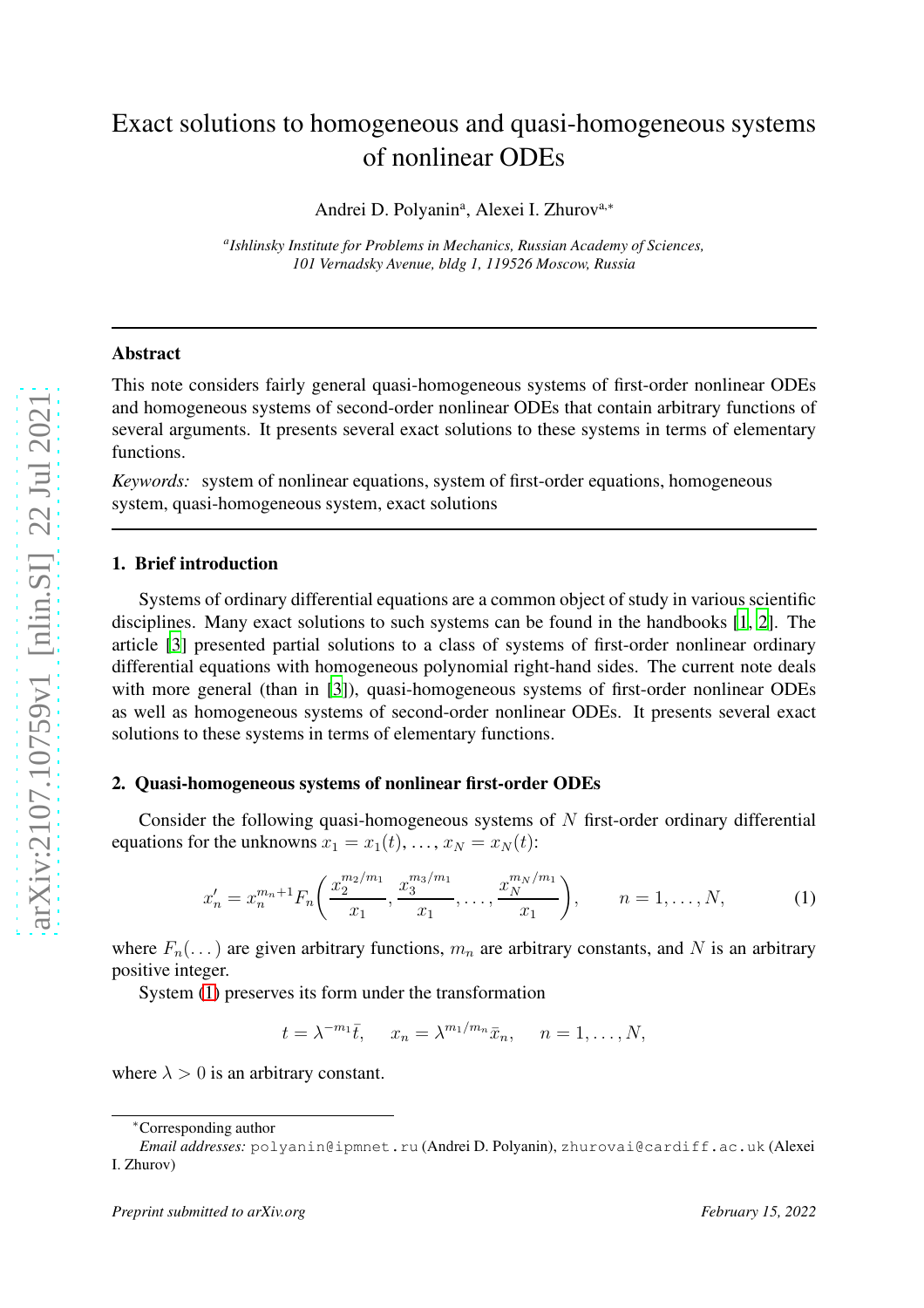Assuming that  $m_n \neq 0$  ( $n = 1, ..., N$ ), we look for an exact solution to system [\(1\)](#page-0-0) in the form

<span id="page-1-0"></span>
$$
x_n(t) = a_n(1 + Ct)^{-1/m_n}, \qquad n = 1, \dots, N,
$$
 (2)

where C is an arbitrary constant and  $a_n = x_n(0)$  are constants (initial values of the unknowns) to be determined.

The system of equations [\(1\)](#page-0-0) admits an exact solution of the form [\(2\)](#page-1-0) with the constants  $a_n$ related by the algebraic (or transcendental) constraints

$$
a_n^{m_n} m_n F_n\left(\frac{a_2^{m_2/m_1}}{a_1}, \frac{a_3^{m_3/m_1}}{a_1}, \dots, \frac{a_N^{m_N/m_1}}{a_1}\right) + C = 0, \qquad n = 1, \dots, N. \tag{3}
$$

*Example 1*. For  $m_1 = \cdots = m_N = m$ , the quasi-homogeneous system [\(1\)](#page-0-0) simplifies to become a homogeneous system that can be represented as

<span id="page-1-1"></span>
$$
x'_n = x_n^{m+1} F_n\left(\frac{x_2}{x_1}, \frac{x_3}{x_1}, \dots, \frac{x_N}{x_1}\right), \qquad n = 1, \dots, N,
$$
 (4)

where  $F_n(\ldots)$  are arbitrary functions. The system of ODEs [\(4\)](#page-1-1) admits an exact solution of the form [\(2\)](#page-1-0) with  $m_n = m$ , where the constants  $a_n$  are related by the constraints

$$
a_n^m m F_n\left(\frac{a_2}{a_1}, \frac{a_3}{a_1}, \dots, \frac{a_N}{a_1}\right) + C = 0, \qquad n = 1, \dots, N.
$$

The note [\[4\]](#page-3-3) presents system [\(4\)](#page-1-1) and its solution for positive integer  $m$ .

In the degenerate case  $m = 0$ , exact solutions to system [\(4\)](#page-1-1) can be sought in the exponential form

$$
x_n(t) = a_n \exp(-Ct), \qquad n = 1, \ldots, N,
$$

where C is an arbitrary constant. The constants  $a_n$  and C are related by the constraints

$$
F_n\left(\frac{a_2}{a_1}, \frac{a_3}{a_1}, \dots, \frac{a_N}{a_1}\right) + C = 0, \qquad n = 1, \dots, N.
$$

*Example 2.* The homogeneous system of ODEs [\(4\)](#page-1-1) can be represented in the equivalent form

<span id="page-1-2"></span>
$$
x'_{n} = x_{1}^{m+1} G_{n} \left( \frac{x_{2}}{x_{1}}, \frac{x_{3}}{x_{1}}, \dots, \frac{x_{N}}{x_{1}} \right), \qquad n = 1, \dots, N,
$$
 (5)

where  $G_n(\ldots) = (x_n/x_1)^{m+1} F_n(\ldots)$ . Suppose that the functions  $G_n$  are all multivariate polynomials of degree  $M = m + 1$  such that

$$
G_n = \sum \alpha_{n\mu_2 \dots \mu_N} \left(\frac{x_2}{x_1}\right)^{\mu_2} \dots \left(\frac{x_N}{x_1}\right)^{\mu_N}, \qquad n = 1, \dots, N,
$$

where  $\alpha_{n\mu_2...\mu_N}$  are some constants and  $\mu_2, \ldots, \mu_N$  are some nonnegative integers. Then system [\(5\)](#page-1-2) becomes

$$
x'_{n} = \sum c_{n\mu_1...\mu_N} x_1^{\mu_1} \dots x_N^{\mu_N}, \qquad n = 1, \dots, N,
$$

where  $c_{n\mu_1...\mu_N}$  are some constants and  $\mu_1 = M - \mu_2 - \cdots - \mu_N$ . We see that  $\mu_1 + \cdots + \mu_N = M$ . If  $\mu_1$  is also a nonnegative integer, we obtain system (1) from [\[3\]](#page-3-2). It admits the exact solution

$$
x_n(t) = a_n(1 + Ct)^{1/(1-M)},
$$
  $n = 1, ..., N,$ 

where C is an arbitrary parameter and the constants  $a_n$  satisfy the algebraic constraints

$$
Ca_n = (1 - M) \sum_{\mu_1 + \dots + \mu_N = M} c_{n\mu_1 \dots \mu_N} a_1^{m_1} \dots a_N^{m_N}, \qquad n = 1, \dots, N.
$$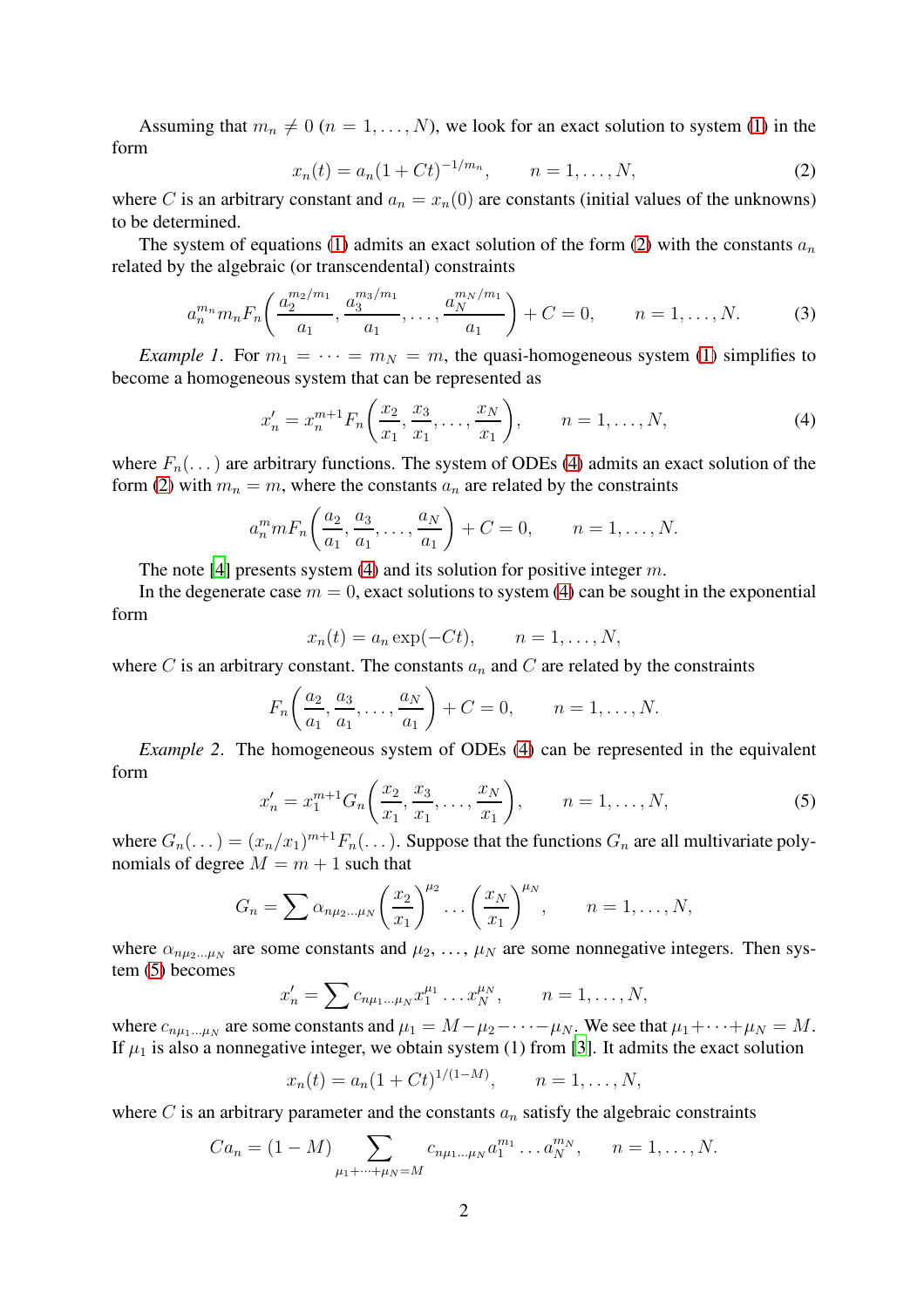#### 3. Homogeneous systems of nonlinear second-order ODEs

Now we look at homogeneous systems of second-order ODEs of the form

<span id="page-2-0"></span>
$$
x_n'' = x_n^m (x_n')^k F_n\left(\frac{x_2}{x_1}, \frac{x_3}{x_1}, \dots, \frac{x_N}{x_1}, \frac{x_2'}{x_1'}, \frac{x_3'}{x_1'}, \dots, \frac{x_N'}{x_1'}\right), \qquad n = 1, \dots, N,
$$
 (6)

where  $F_n(\ldots)$  are arbitrary functions of their arguments, m and k are arbitrary constants, and N is an arbitrary positive integer.

Assuming all unknowns to be proportional, we look for a particular solution to system [\(6\)](#page-2-0) in the special form

$$
x_n = a_n y, \quad y = y(t), \quad n = 1, \dots, N,
$$
 (7)

where  $a_n$  are constants to be determined. As a results, we arrive at the following second-order ODE for  $u$ :

<span id="page-2-1"></span>
$$
y'' = \lambda y^m (y')^k, \tag{8}
$$

where  $\lambda$  is an arbitrary constant, while  $a_n$  satisfy the relations

$$
a_n^{m+k-1} F_n\bigg(\frac{a_2}{a_1}, \frac{a_3}{a_1}, \dots, \frac{a_N}{a_1}, \frac{a_2}{a_1}, \frac{a_3}{a_1}, \dots, \frac{a_N}{a_1}\bigg) = \lambda, \qquad n = 1, \dots, N.
$$

It is noteworthy that equation [\(8\)](#page-2-1) is solvable and its general solution can be represented in implicit form.

For arbitrary m and k such that  $m + k - 1 \neq 0$ , equation [\(8\)](#page-2-1) admits the simple power-law particular solution

$$
y = A(1 + Ct)^{\sigma}
$$
,  $\sigma = \frac{k-2}{m+k-1}$ ,  $A = \left[\frac{C^{2-k}(\sigma - 1)}{\lambda \sigma^{k-1}}\right]^{\frac{1}{m+k-1}}$ ,

where C is an arbitrary constant.

For  $m + k - 1 = 0$ , equation [\(8\)](#page-2-1) admits the exponential partial solution

$$
y = B \exp(Ct), \quad \lambda = C^{2-k},
$$

where *B* and *C* are arbitrary constants.

Below are two examples of more complicated solutions to equation [\(8\)](#page-2-1) and system [\(6\)](#page-2-0).

*Example 3*. In the special case of  $m = 1$  and  $k = 0$ , system [\(6\)](#page-2-0) becomes

$$
x_n'' = x_n F_n\left(\frac{x_2}{x_1}, \frac{x_3}{x_1}, \dots, \frac{x_N}{x_1}, \frac{x_2'}{x_1'}, \frac{x_3'}{x_1'}, \dots, \frac{x_N'}{x_1'}\right), \qquad n = 1, \dots, N.
$$

Its has two different exact solutions depending on the sign of  $\lambda$ . These are obtained from the second-order linear equation [\(8\)](#page-2-1) with  $m = 1$  and  $k = 0$ :

<span id="page-2-2"></span>
$$
x_n = a_n [C_1 \exp(-\beta t) + C_2 \exp(\beta t)] \quad \text{if } \lambda = \beta^2 > 0; x_n = a_n [C_1 \cos(\beta t) + C_2 \sin(\beta t)] \quad \text{if } \lambda = -\beta^2 < 0,
$$
 (9)

where  $C_1$  and  $C_2$  are arbitrary constants. The constants  $a_n$  satisfy the constraints

$$
F_n\bigg(\frac{a_2}{a_1},\frac{a_3}{a_1},\ldots,\frac{a_N}{a_1},\frac{a_2}{a_1},\frac{a_3}{a_1},\ldots,\frac{a_N}{a_1}\bigg) = \pm \beta^2, \qquad n = 1,\ldots,N,
$$